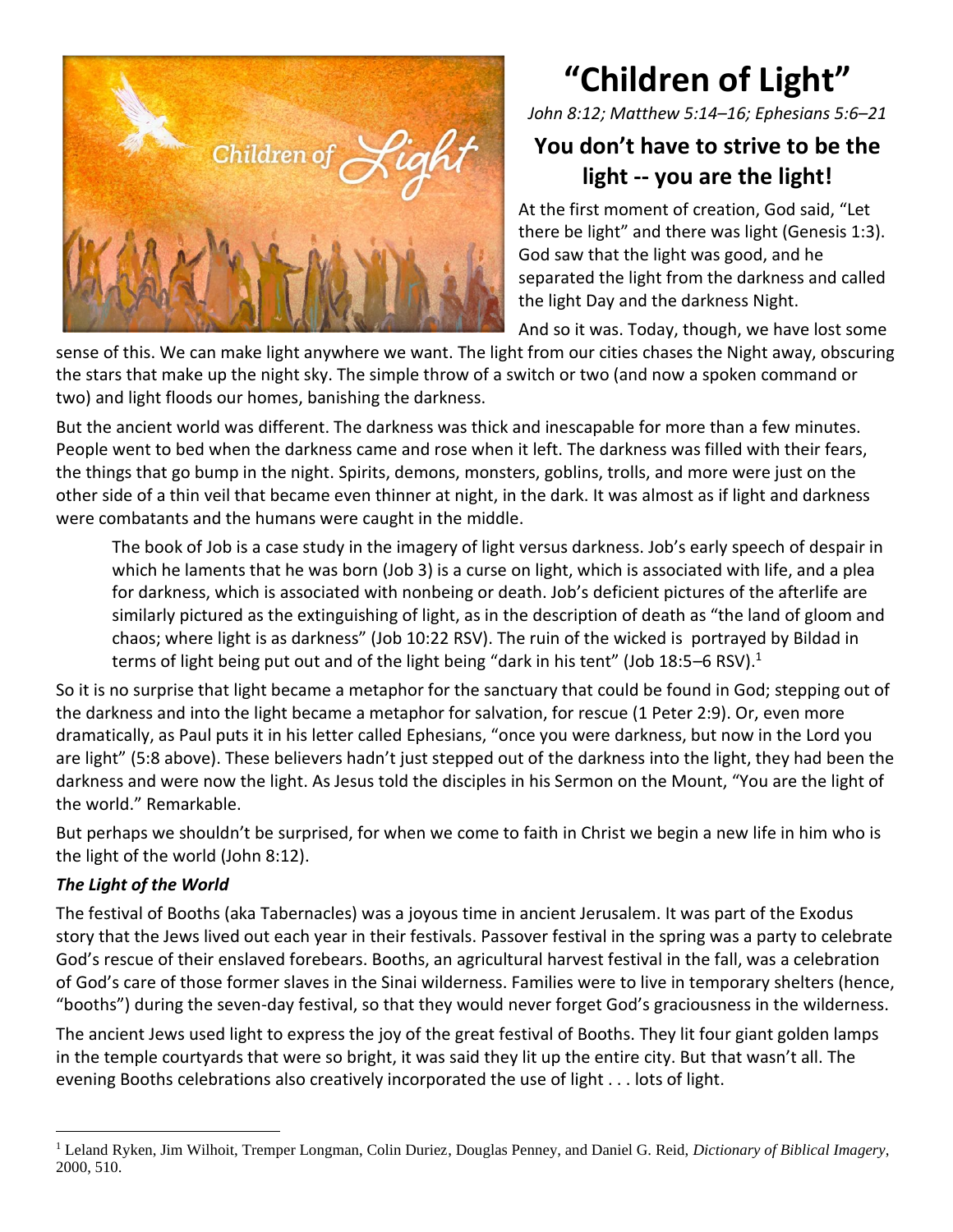Why so much light? Because the festival was all about God and God's saving grace, and God is the light that overcomes the darkness. "It is you who lights up my lamp; the Lord, my God, lights up my darkness" (Ps. 18:28); "The Lord is my light and my salvation; whom shall I fear" (Ps. 27:1). God's Law is the light: "Your word is a lamp to my feet and a light to my path" (Ps. 119:105). Even God's servant is the light: "I am the Lord, I have called you in righteousness and I have taken you by the hand and kept you; I have given you as a covenant to the people, a light to the nations" (Isaiah 42:6).

Beginning in John 7, we find Jesus in Jerusalem for the fall festival of Booths. As a Lawkeeping Jew, Jesus would have come to the temple at least three times a year, for each of the three major festivals. This year's trip to Booths would be more memorable than most. What we find is a man in an ever-growing confrontation with his opponents. Jesus teaches with authority and the crowds wonder where he could have acquired such learning (7:14-24). Whispers and rumors begin to fly around the city; the people begin to wonder why Jesus hasn't been arrested, given what he has said and done. They ask, "Can it be that the authorities really know this is Messiah?" (7:26). In response, the temple priests and Pharisees send out officers to arrest Jesus during the festival, though they are unable to do so.

The confrontation continues to grow. The crowds are divided about Jesus, as are even the priests and Pharisees. When Jesus comes upon a crowd beginning to stone a woman for adultery, he confronts them, suggesting that whoever is without sin throw the first stone . . . and the crowd slinks away, one by one.

Then, with the seemingly innocent statement, "I am the light of the world," Jesus rocks the crowds again. Just as Jesus claimed to be the true "bread of life," the nourishment needed for eternal life, Jesus now takes upon himself the fulfillment of what the light represents. The Law is the light . . . now, Jesus is the Law. Isaiah's servant of God is the light . . . now, Jesus is that servant. God is the light that banishes the darkness . . . now, Jesus is the incarnation of God. And we live in him.

## *The fruit of the light*

In keeping with all this, Paul urges the believers to "Live as children of light— for the fruit of the light is found in all that is good and right and true" (Ephesians 5:8b-9 above). Again, Paul doesn't urge them to be the light - they are the light -- and he expects them to live that way, to display the fruit of the light for all to see. In Galatians it was the fruit of the Spirit, here it is the fruit of the light. God's holy Spirit dwells in all believers; all believers are the light. The question is whether we will do our part in bearing the fruit (Galatians 5:22-23) and displaying the fruit of the light, namely, "all that is good and right and true" (Eph. 5:10). Further, Paul says, "try to find out what is pleasing to the Lord" (v.10).

And what is most pleasing to God? Genuine, true love that is lived out in our relationship with God and one another. Love expressed in the pursuit of justice, in kindness. and walking humbly with God (Micah 6:8). It is the love that is willing to lay down one's life one's friends. It is the love that puts the interests of others ahead of our own. It is a love that both gives and receives, lover and beloved. It is a love that is genuinely mutual. Thus, we come to chapter 5, verse 21:

- Be subject to one another out of reverence for Christ. (New Revised Standard Version)
- Submit to one another out of reverence for Christ. (New International Version)

Scholars disagree as to whether Paul meant it to close out the preceding passages or introduce the teachings Paul has for the Greco-Roman households to whom he writes. Therefore, I think it right that the verse serves two purposes and is the lens through which we can understand what came before and what follows.

Eugene Peterson has captured the right tone in his rendering of this mutuality expressed in 5:22-33 (from The Message).

Wives, understand and support your husbands in ways that show your support for Christ. The husband provides leadership to his wife the way Christ does to his church, not by domineering but by cherishing. So just as the church submits to Christ as he exercises such leadership, wives should likewise submit to their husbands.